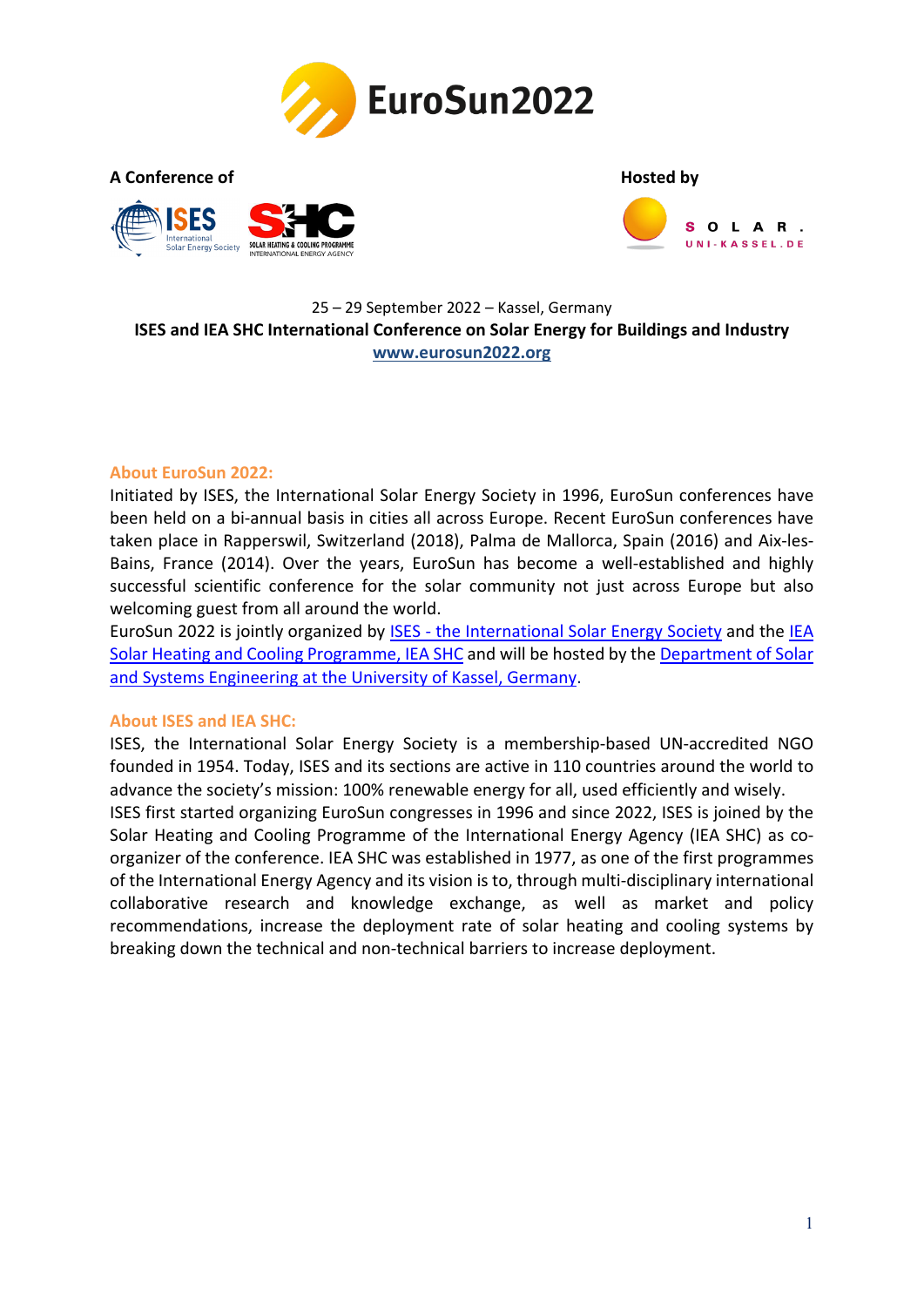# **Main Sponsorship Categories**

Gold and Silver Sponsors can add one additional social sponsorship (see packages on page 5) free of charge to their sponsorship.

| <b>Sponsorship Package</b>                                                                                              | Gold                                 | <b>Silver</b>                                                                                  | <b>Supporting</b>                          |
|-------------------------------------------------------------------------------------------------------------------------|--------------------------------------|------------------------------------------------------------------------------------------------|--------------------------------------------|
| <b>Before the Conference</b>                                                                                            |                                      |                                                                                                |                                            |
| Full EuroSun 2022 Tickets, incl.<br>Conference dinner                                                                   | 5                                    | 3                                                                                              | 2                                          |
| Time Independent Early Bird Tickets                                                                                     | 5                                    | 3                                                                                              | $\overline{2}$                             |
| Logo and company portrait on<br>conference website (linked to<br>company website)                                       | 200 words                            | 150 words                                                                                      | Logo & Name (linked)<br>on Sponsor webpage |
| Sponsor Portrait in EuroSun 2022<br><b>Newsletter Mailings</b>                                                          | Once; after sponsorship<br>confirmed | Once; after sponsorship<br>confirmed                                                           |                                            |
| Logo linked in EuroSun 2022<br><b>Newsletter Mailings</b>                                                               | 1 <sup>st</sup> position             | 2nd prominent<br>Position; starting<br>with first newsletter<br>after sponsorship<br>confirmed |                                            |
| <b>Dedicated Sponsor Portrait Mailing</b><br>- introducing the sponsor, reaches<br>about 20.000 international contacts  | $\mathbf{1}$                         |                                                                                                |                                            |
| Company presentation on a sponsor<br>sub-site on the EuroSun 2022<br>website                                            | 1 <sup>st</sup> position             | 2nd prominent<br>position                                                                      | $\overline{a}$                             |
| Social Media Post welcoming the<br>Sponsor                                                                              | $\overline{2}$                       | $\mathbf{1}$                                                                                   | $\mathbf{1}$                               |
| <b>During the Conference</b>                                                                                            |                                      |                                                                                                |                                            |
| <b>Exhibition Space</b>                                                                                                 | First choice*                        | Second choice*                                                                                 | Assigned                                   |
| Presentation during Industry<br>Session**                                                                               | ✓                                    |                                                                                                |                                            |
| Logo on announcement screens in:<br>Entrance Hall / Registration<br>Area<br><b>Plenary Hall</b><br><b>Session Rooms</b> | Prime position                       | 2nd prominent<br>position                                                                      |                                            |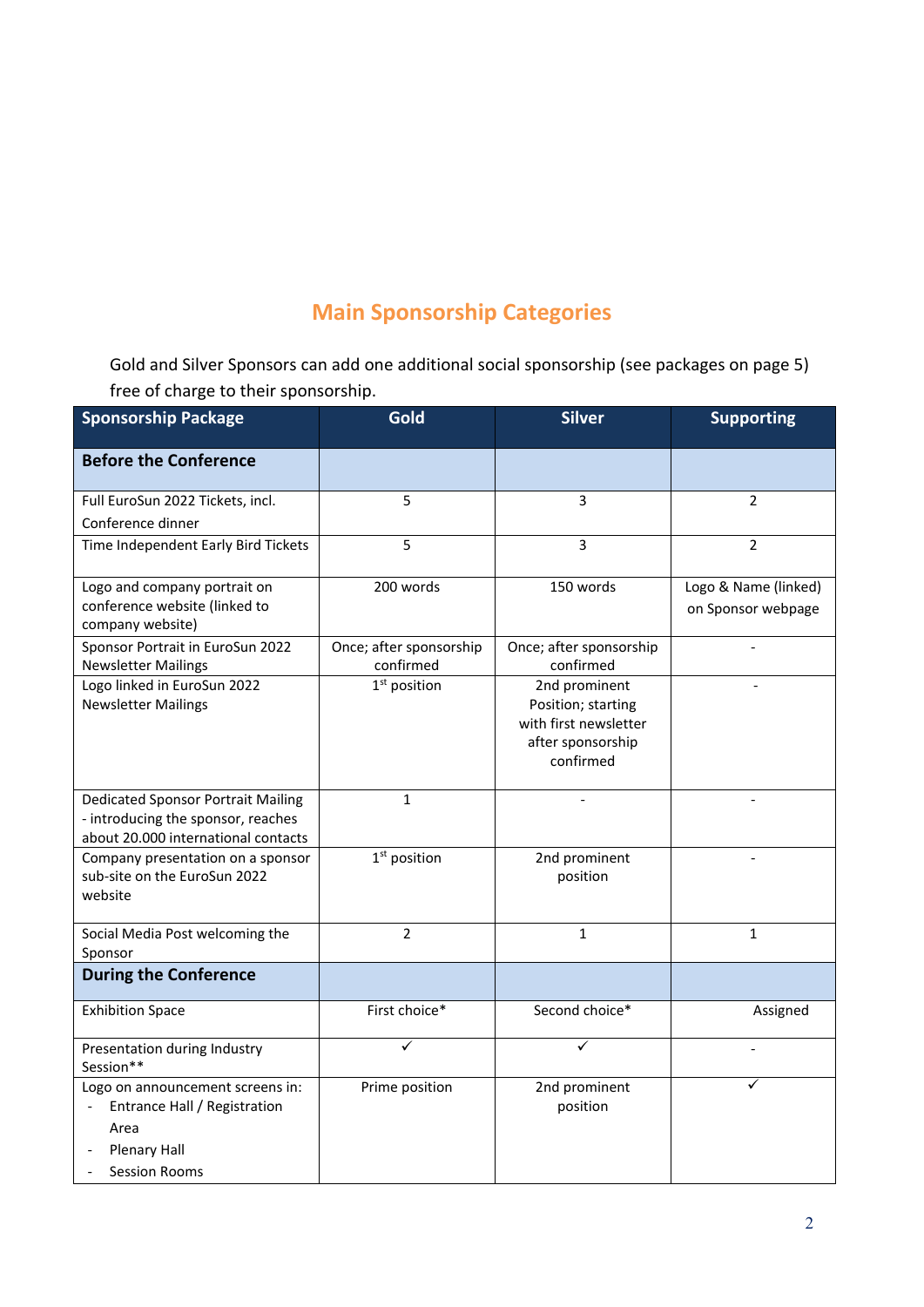| Logo and company portrait on        | Prime position | 2nd prominent       | Logo on             |
|-------------------------------------|----------------|---------------------|---------------------|
| EuroSun 2022 website (linked to     |                | position            | sponsor list        |
| company website)                    |                |                     |                     |
| Logo in daily conference Newsletter | Prime position | 2nd prominent       | ✓                   |
| <b>Mailings</b>                     |                | position            |                     |
| Social Media Post about Sponsor     | 3              | 2                   | $\mathbf{1}$        |
| Get together with Students and      |                | Only applicable if  | Only applicable if  |
| Early Career Researchers to         | Included       | booking a student   | booking a student   |
| introduce company                   |                | support sponsoring. | support sponsoring. |
| Sharing your company materials      |                | Only applicable if  | Only applicable if  |
| and contact details with Students   | Included       | booking a student   | booking a student   |
| and Early Career Researcher         |                | support sponsoring  | support sponsoring  |
|                                     |                | option.             | option.             |
| <b>After the Conference</b>         |                |                     |                     |
| Logo in Follow Up EuroSun 2022      | Prime position | 2nd prominent       | Logo on             |
| <b>Newsletter Mailings</b>          |                | position            | sponsor list        |
| Logo in Conference Proceedings      | Prime position | 2nd prominent       | Logo on             |
|                                     |                | position            | sponsor list        |
| Number of packages available        | $\overline{2}$ | $\overline{2}$      |                     |
| Package Price***                    | € 30,000       | € 15,000            | € 5,000             |

**\* First selection available to first Gold Sponsors, then Silver Sponsors** 

**\*\* Industry Session:** A session during EuroSun 2022 bringing together all EuroSun 2022 sponsors to shortly present their new technical developments followed by a moderated discussion with the speakers and audience. The event will be open to all Conference attendees and advertised in the Conference programme. The organizers reserve the right to organize this session or the presentations as it sees thematically appropriate to fit in the Conference program.

### **\*\*\*Prices in Euro, not including VAT**

A **10% discount** applies on all sponsorship packages for ISES Corporate Members as well as companies who are active within an IEA SHC Task.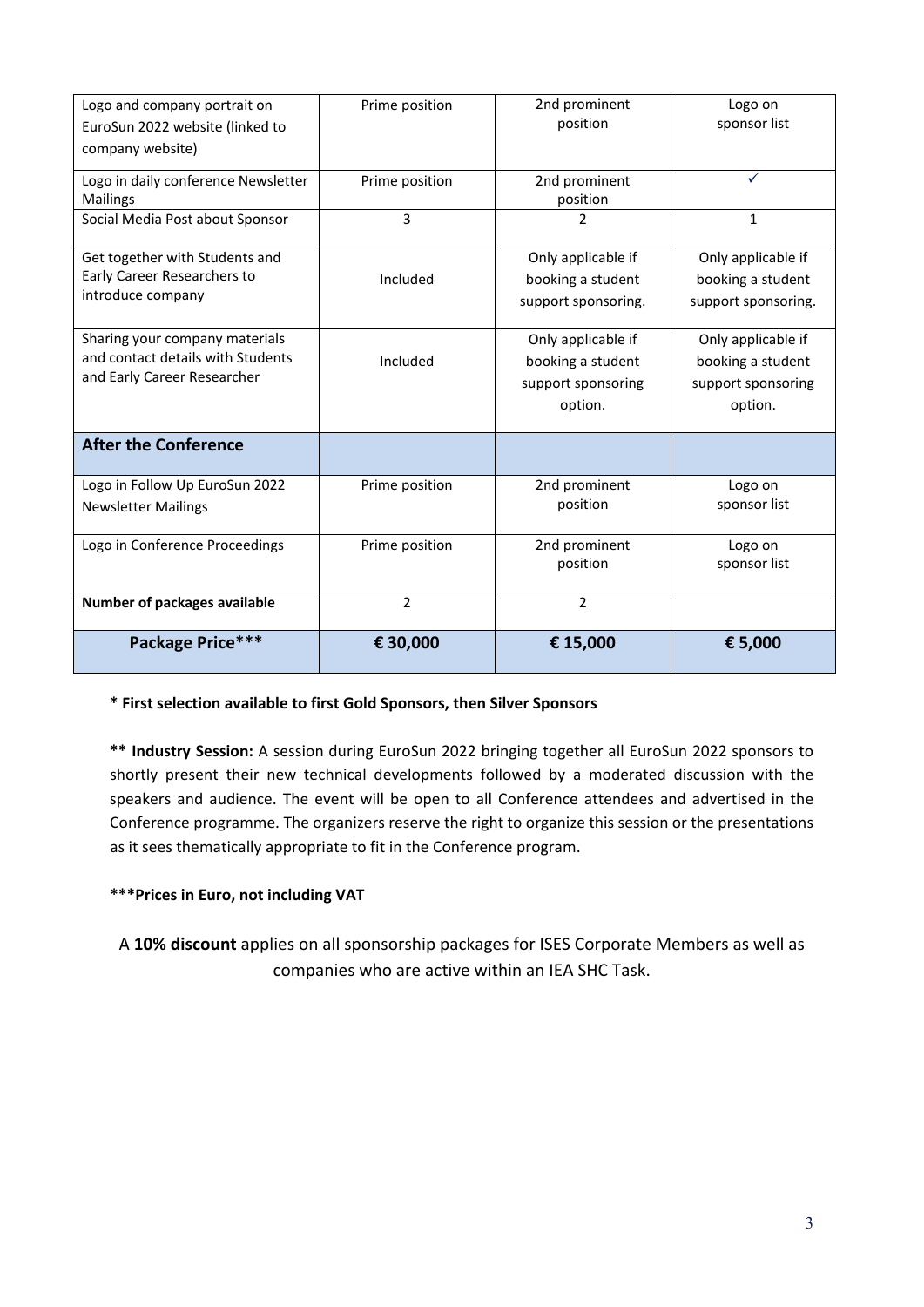# **Event Sponsorship Categories**

| Sponsorship                                       | Welcome          | <b>Happy Hour</b> | <b>Farewell Party</b> | <b>Young ISES Party</b> |
|---------------------------------------------------|------------------|-------------------|-----------------------|-------------------------|
| Package                                           | <b>Reception</b> |                   |                       |                         |
| <b>Before the</b>                                 |                  |                   |                       | sold                    |
| <b>Conference</b>                                 |                  |                   |                       |                         |
| Free EuroSun 2022                                 | $\overline{2}$   | $\mathbf{1}$      | $\mathbf{1}$          | $\overline{2}$          |
| <b>Tickets</b>                                    |                  |                   |                       |                         |
| Time Independent                                  | $\overline{2}$   | $\mathbf{1}$      | $\mathbf{1}$          | $\overline{2}$          |
| Early Bird Tickets                                |                  |                   |                       |                         |
| Logo on all relevant                              | $\checkmark$     | ✓                 | $\checkmark$          | ✓                       |
| conference materials:                             |                  |                   |                       |                         |
| Website<br>$\overline{\phantom{a}}$<br>Conference |                  |                   |                       |                         |
| Newsletters                                       |                  |                   |                       |                         |
|                                                   |                  |                   |                       |                         |
| Social Media Post                                 |                  |                   | ✓                     |                         |
| welcoming Sponsor                                 |                  |                   |                       |                         |
| <b>During the Event</b>                           |                  |                   |                       |                         |
|                                                   |                  |                   |                       |                         |
| Logo on                                           | ✓                |                   | ✓                     |                         |
| announcement screens<br>in:                       |                  |                   |                       |                         |
| Entrance Hall /<br>$\overline{\phantom{a}}$       |                  |                   |                       |                         |
| <b>Registration Area</b>                          |                  |                   |                       |                         |
| Plenary Hall                                      |                  |                   |                       |                         |
| <b>Session Rooms</b>                              |                  |                   |                       |                         |
| Company banner set-                               | ✓                | ✓                 | ✓                     | ✓                       |
| up in social event area                           |                  |                   |                       |                         |
| Formal                                            | ✓                |                   | ✓                     |                         |
| acknowledgment at<br>the event                    |                  |                   |                       |                         |
| Screen setup in social                            |                  | $\checkmark$      | $\checkmark$          | $\checkmark$            |
| event area for playing                            |                  |                   |                       |                         |
| company video                                     |                  |                   |                       |                         |
| <b>Number of packages</b><br>available            | $\mathbf 1$      | $\mathbf 1$       | $\mathbf{1}$          | $\mathbf{1}$            |
| Package Price***                                  | € 7,000          | € 3,000           | € 3,000               | € 5,000                 |
|                                                   |                  |                   |                       |                         |

**\*\*\*Prices in Euro, not including VAT**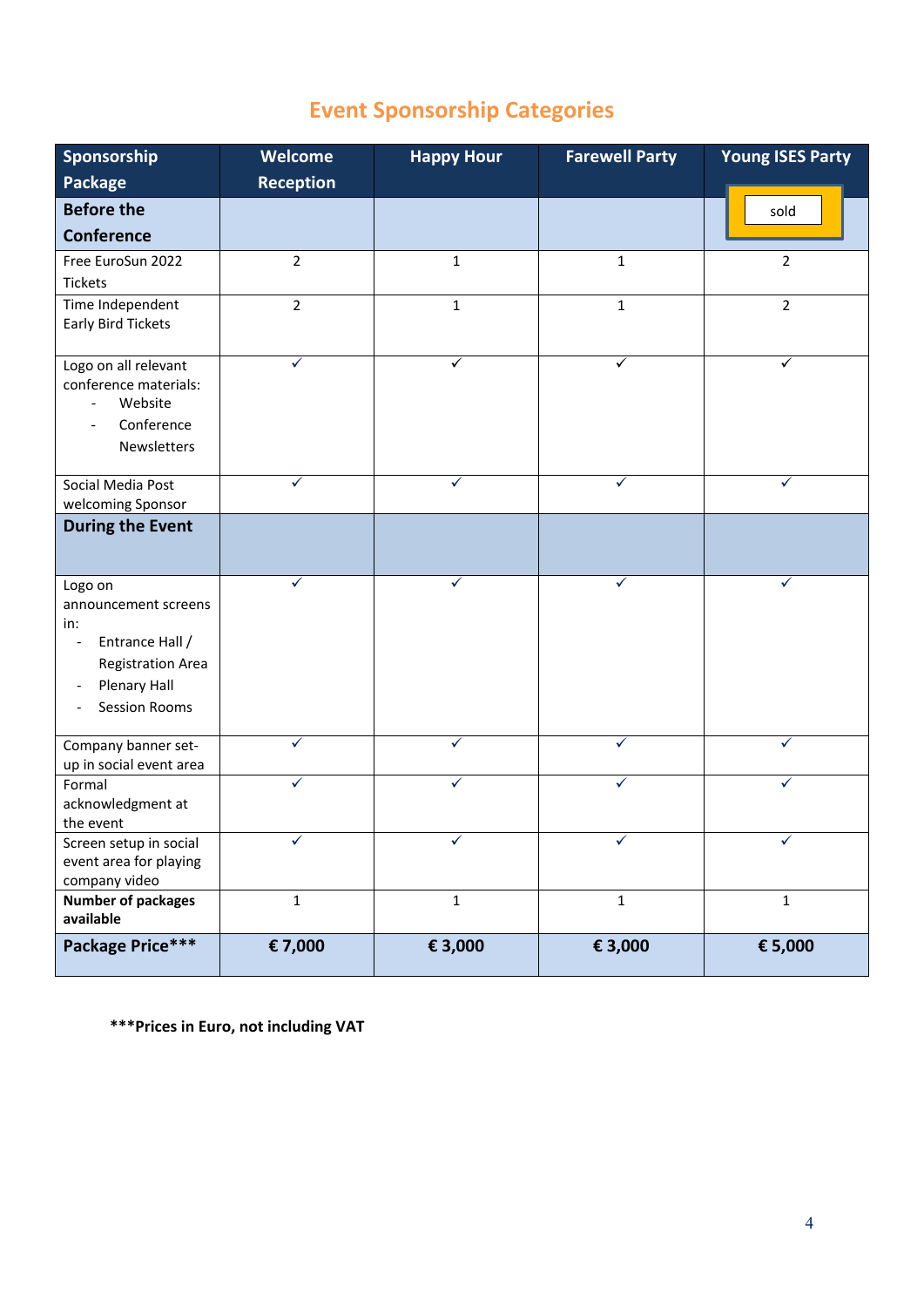## **Social Sponsorship Categories**

Gold and Silver Sponsors can add one additional social sponsorship free of charge to their sponsorship.

| <b>Category</b>                                   | <b>Sponsorship Includes</b><br><b>What You Support</b>                                                                                                                                                                                                                                                                                                                                                                                                                                                                                                                                                                                                                                                                                                                                                                      | <b>Price</b>         |
|---------------------------------------------------|-----------------------------------------------------------------------------------------------------------------------------------------------------------------------------------------------------------------------------------------------------------------------------------------------------------------------------------------------------------------------------------------------------------------------------------------------------------------------------------------------------------------------------------------------------------------------------------------------------------------------------------------------------------------------------------------------------------------------------------------------------------------------------------------------------------------------------|----------------------|
| <b>Free Student</b><br>Registrations <sup>1</sup> | Logo on all relevant conference<br>With this sponsorship, you can<br>✓<br>materials: Website, Conference<br>support young researchers from all<br>Newsletters, Room Screens, Social<br>over the world to participate in<br>Media;<br>EuroSun 2022, thereby helping<br>Get together with students and<br>lay<br>the<br>✓<br>them to<br>important<br>foundations and make relevant<br>early career researchers to<br>connections for their future careers.<br>introduce company;<br>Your support will allow us to offer<br>Sharing your company materials<br>✓<br>and contact with students and<br>100 free student tickets including<br>early career researchers;<br>20 places on the ISES Masters<br>Logo in follow up conference<br>Course in Solar Energy.<br>✓<br>newsletter mailings;<br>Logo in Conference Proceedings | € 5,000              |
| <b>Student Travel</b>                             | Logo on all relevant conference<br>✓<br>With this sponsorship package you                                                                                                                                                                                                                                                                                                                                                                                                                                                                                                                                                                                                                                                                                                                                                   | € 5,000              |
| <b>Support</b>                                    | materials: Website, Conference<br>help support the travel of 40 foreign<br>students to attend the EuroSun<br>Newsletters, Room Screens, Social<br>2022. The funds will be used to<br>Media;<br>Get together with students and<br>support travel and accommodation<br>$\checkmark$<br>early career researchers to<br>costs.<br>introduce company;<br>Sharing your company materials<br>✓<br>and contact with students and<br>early career researchers;<br>Logo in follow up conference<br>✓<br>newsletter mailings;<br>Logo in Conference Proceedings<br>$\checkmark$                                                                                                                                                                                                                                                        |                      |
| <b>Scholarship for</b>                            | ✓<br>Logo on all relevant conference<br>With this sponsorship, you support                                                                                                                                                                                                                                                                                                                                                                                                                                                                                                                                                                                                                                                                                                                                                  | € 5,000 <sup>2</sup> |
| young researchers                                 | materials: Website, Conference<br>15<br>predominantly<br>young<br>researchers<br>from<br>Newsletters, Room Screens, Social<br>developing<br>countries to attend the EuroSun<br>Media;<br>✓<br>Get together with students and<br>2022. This includes travel and<br>early career researchers to<br>registration<br>support<br>for<br>the<br>introduce company;<br>researchers.<br>Sharing your company materials<br>V<br>and contact with students and<br>early career researchers;<br>Logo in follow up conference<br>✓<br>newsletter mailings;<br>Logo in Conference Proceedings                                                                                                                                                                                                                                            |                      |

-

<sup>1</sup> Students will be charged 20€ to confirm their participation in the congress, but will be reimbursed on arrival.

<span id="page-4-1"></span><span id="page-4-0"></span><sup>2</sup> Sponsorship packaged available twice.